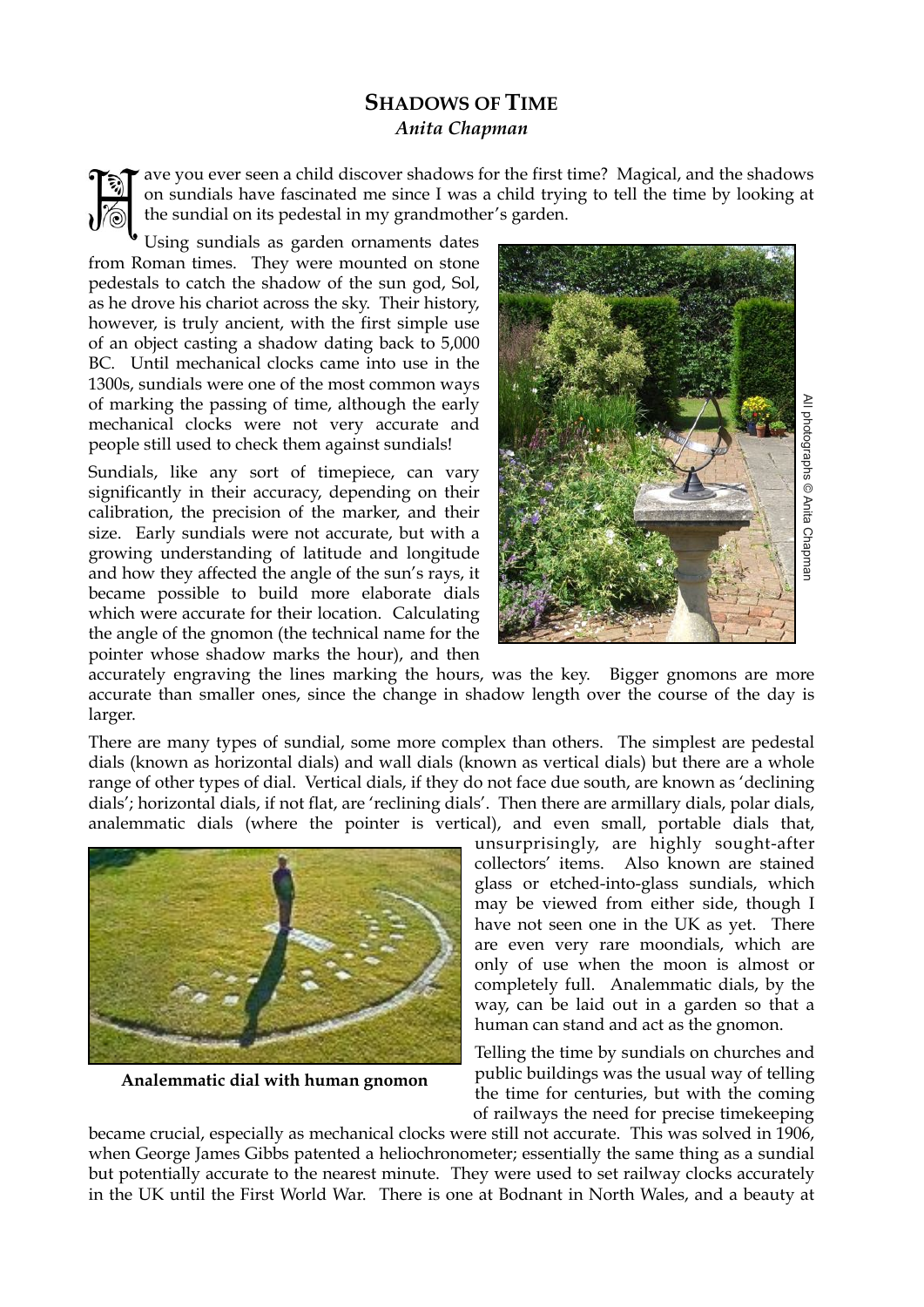Holehird in the Lake District. The latter is complete and still in full working order. If you visit Holehird and it isn't on view, do ask, as it is put away for safekeeping sometimes.



**The heliochronometer at Holehird. The inscription reads:**  *'A clock the time may wrongly tell I never if the sun shines well'*



**Sundial at RHS Rosemoor in Devon. Due to the sun's variable elevation, the top section is used from 21st December to 21st June and the lower section from 21st June to 21st December**